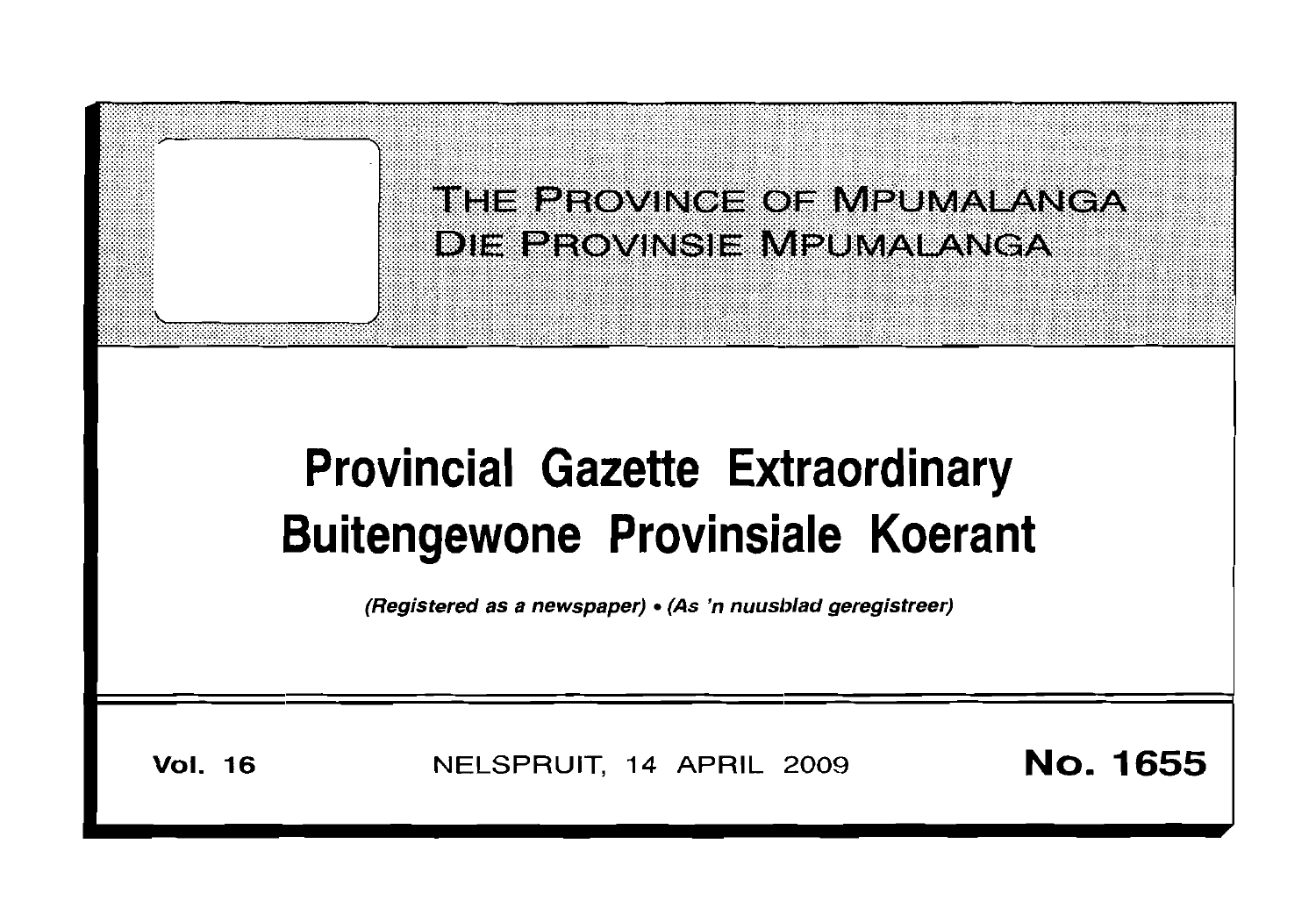No.

## **CONTENTS ·INHOUD**

Page Gazette<br>No. No. No. No.

#### **GENERAL NOTICE**

103 Division of Revenue Act (12 of 2009): Recommended division of additional allocations to municipalities for the 2009/10 financial year . 3 1655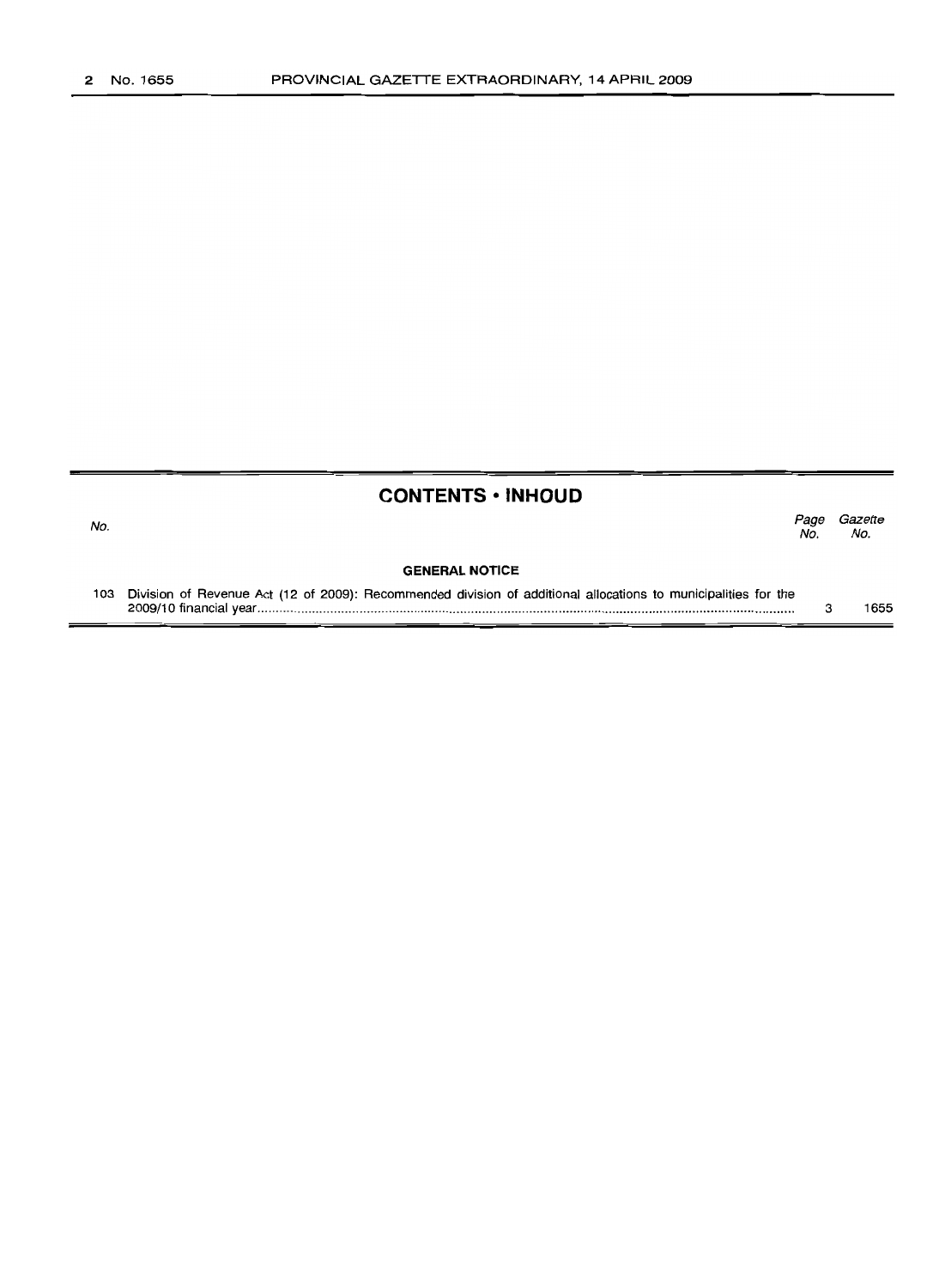## **GENERAL NOTICE**

#### **NOTICE 103 OF 2009**

MPUMALANGA TREASURY

In accordance with section  $43(2)(a)(i)$  of the Division of Revenue Act, 2009 (Act of 2009), I hereby give notice of the recommended division, of additions to municipalities for the 2009/10 financial year as set out in the attached schedule. These allocations will be transferred according to the transfer mechanism as per the attached schedule and for the purpose and conditions set out therein.

MEC: Mpumalanga Provincial Treasury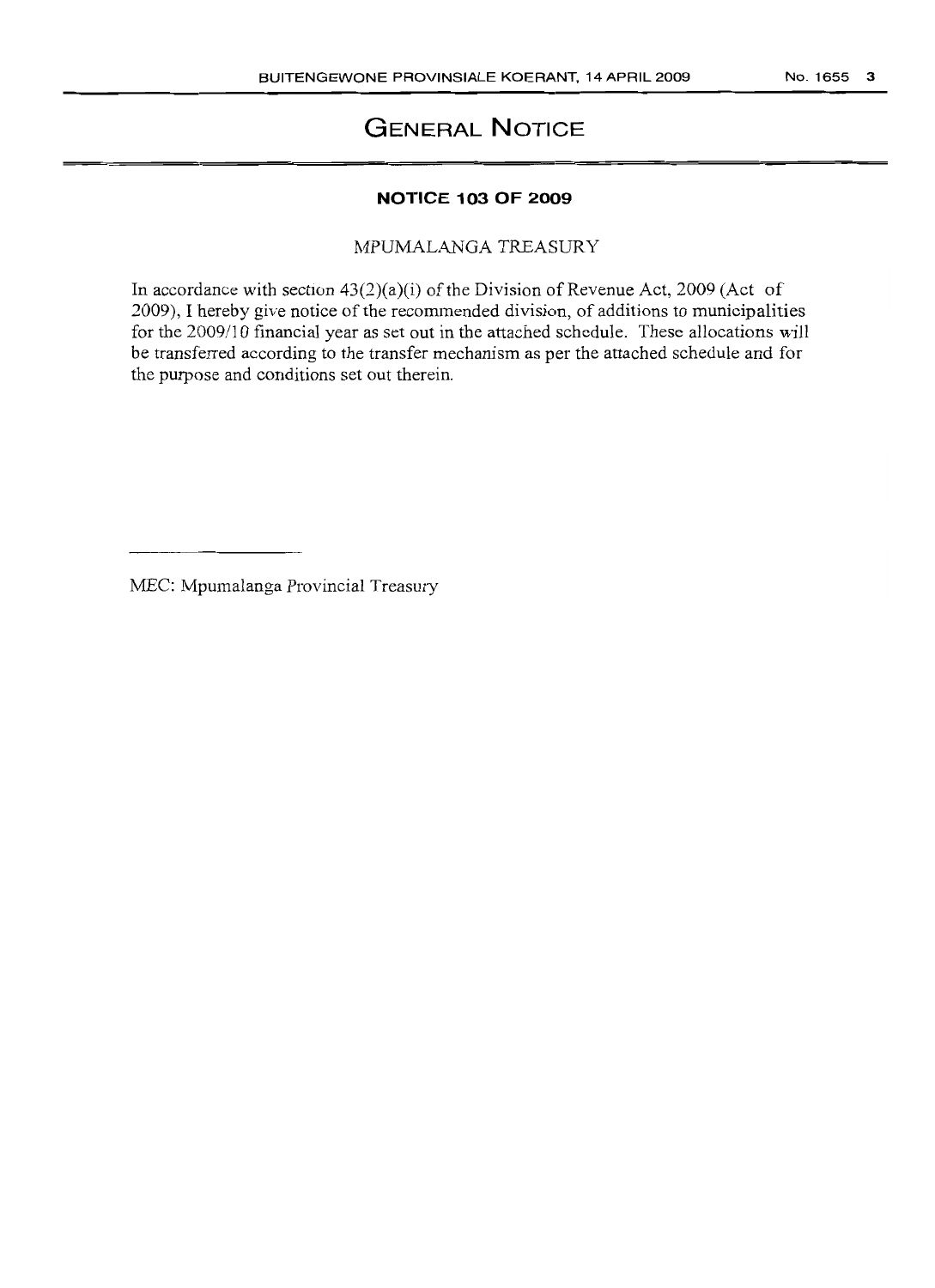$\overline{1}$ 

٦

#### DEPARTMENT OF HEALTH AND SOCIAL SERVICES

### TRANSFERS TO MUNICIPALITY CLINICS

 $\overline{\phantom{0}}$ 

| <b>Purpose of Allocation</b><br>Municipality clinics<br><b>Measurable Outputs</b><br>The Municipality shall continue to provide the Personnel<br>Primary Health Care services in the same manner as<br>the Personnel Primary Health Care services were<br>rendered prior to the operational control date, subject to<br>the operational management and control by the<br>Province however the Province may in consultation with<br>the municipality, alter the nature, frequency, intensity or<br>standard of the PPHC Services and the administration<br>thereof.<br><b>Allocation Criteria</b><br>of<br>employed<br>Number<br>personnel<br>the<br>in<br>establishment of the municipal clinic<br><b>Monitoring Systems</b><br>the Municipality may only claim for actual expenses<br>and not rent levied by the Municipality against the<br>Province |       |
|--------------------------------------------------------------------------------------------------------------------------------------------------------------------------------------------------------------------------------------------------------------------------------------------------------------------------------------------------------------------------------------------------------------------------------------------------------------------------------------------------------------------------------------------------------------------------------------------------------------------------------------------------------------------------------------------------------------------------------------------------------------------------------------------------------------------------------------------------------|-------|
|                                                                                                                                                                                                                                                                                                                                                                                                                                                                                                                                                                                                                                                                                                                                                                                                                                                        |       |
|                                                                                                                                                                                                                                                                                                                                                                                                                                                                                                                                                                                                                                                                                                                                                                                                                                                        |       |
|                                                                                                                                                                                                                                                                                                                                                                                                                                                                                                                                                                                                                                                                                                                                                                                                                                                        | staff |
| The expenses are those made by the municipality to<br>third parties for expenditure related exclusively to<br>provision of PPHC services & not expenses accrued.                                                                                                                                                                                                                                                                                                                                                                                                                                                                                                                                                                                                                                                                                       |       |
| R20,000,000 under Programme 2 : District Health<br>Budget on which transfer is<br>shown<br>Services                                                                                                                                                                                                                                                                                                                                                                                                                                                                                                                                                                                                                                                                                                                                                    |       |
| <b>Past Performance</b><br>Satisfactory                                                                                                                                                                                                                                                                                                                                                                                                                                                                                                                                                                                                                                                                                                                                                                                                                |       |
| 01 April 2009 - 31 March 2010<br><b>Projected Life</b>                                                                                                                                                                                                                                                                                                                                                                                                                                                                                                                                                                                                                                                                                                                                                                                                 |       |
| <b>Capacity and Preparedness</b><br>The Province shall provide the Municipality with the<br>names and details of the provincial officials the Province<br>оf<br>the<br>Transferring<br>charged with the operational management and control<br>Department<br>of PPHC services                                                                                                                                                                                                                                                                                                                                                                                                                                                                                                                                                                           |       |
| The Municipality shall not appoint any new employees<br>to the PPHC services in its staff establishment. Any<br>vacancy that exists as at the operational control date or<br>that arises thereafter shall be filled by the province.<br>Monthly<br><b>Payment Schedule</b>                                                                                                                                                                                                                                                                                                                                                                                                                                                                                                                                                                             |       |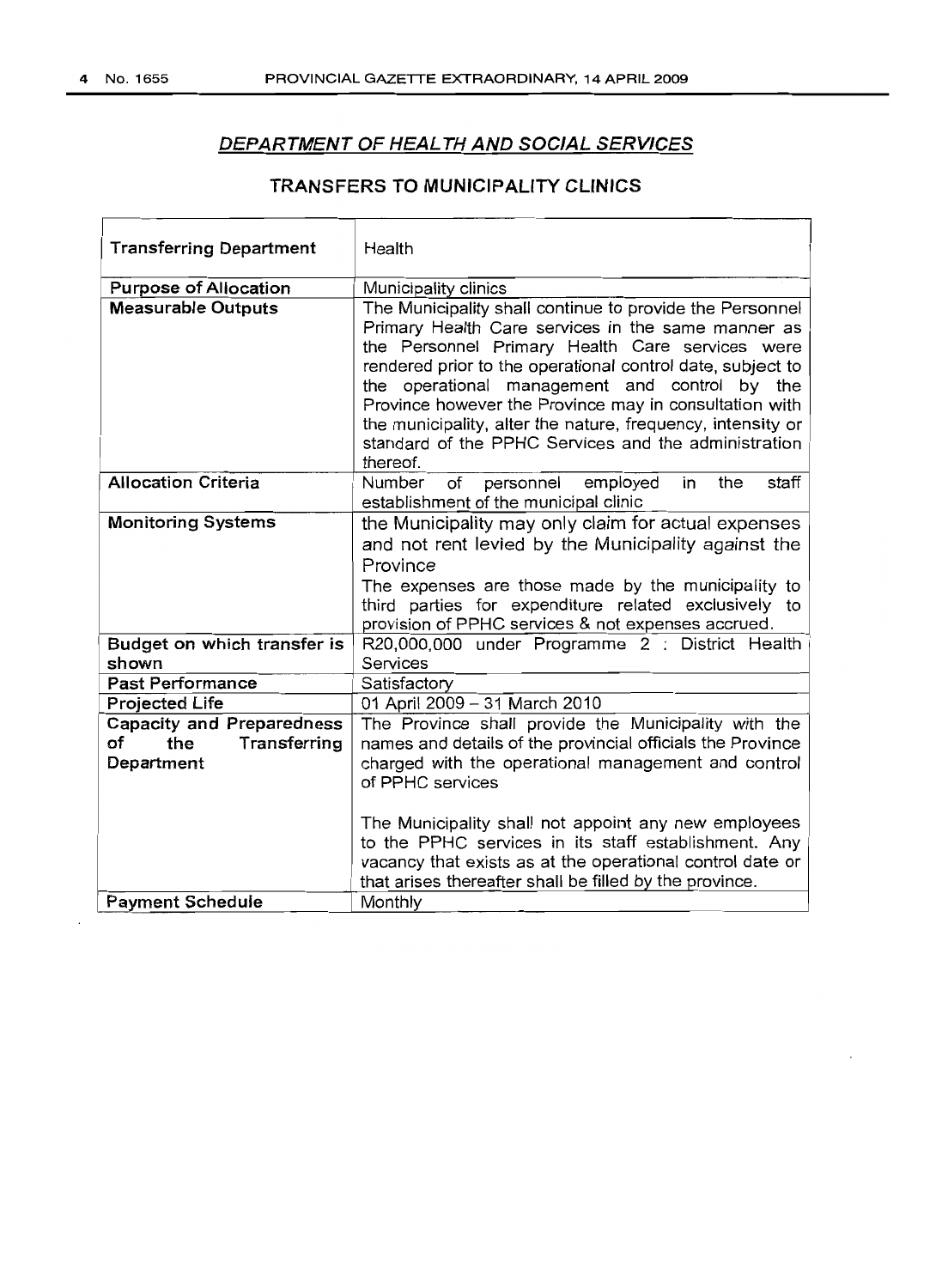|                   | TRANSFERS TO MUNICIPALITY CLINICS |                                  |                   |                 |                                 |                |  |
|-------------------|-----------------------------------|----------------------------------|-------------------|-----------------|---------------------------------|----------------|--|
|                   |                                   | <b>Provincial Financial Year</b> |                   |                 | <b>Municipal Financial Year</b> |                |  |
| Municipality      | Main                              | <b>Additional</b>                | <b>Revised</b>    | Main            | <b>Additional</b>               | <b>Revised</b> |  |
|                   | Allocation                        | Allocation                       | <b>Allocation</b> | Allocation      | Allocation                      | Allocation     |  |
|                   | 2009/10                           | 2009/10                          | 2009/10           | 2009/10         | 2009/10                         | 2009/10        |  |
|                   | (R'000)                           | (R'000)                          | (R'000)           | (R'000)         | (R'000)                         | (R'000)        |  |
| <b>Category B</b> | 20000                             |                                  |                   | 20000           |                                 |                |  |
| Nkangala          |                                   |                                  |                   |                 |                                 |                |  |
| District          | 10867                             |                                  |                   | 10867           |                                 |                |  |
| Delmas            | 1637                              |                                  |                   | 1637            |                                 |                |  |
| Emalahleni        | 3753                              |                                  |                   | 3753            |                                 |                |  |
| Middleburg        | 4152                              |                                  |                   | 4152            |                                 |                |  |
| Highlands         | 200                               |                                  |                   | 200             |                                 |                |  |
| Thembisile        |                                   |                                  |                   |                 |                                 |                |  |
| Dr J S            |                                   |                                  |                   |                 |                                 |                |  |
| Moroka            |                                   |                                  |                   |                 |                                 |                |  |
| Waterval          |                                   |                                  |                   |                 |                                 |                |  |
| Boven             | 215                               |                                  |                   | 215             |                                 |                |  |
| Marble Hall       | 415                               |                                  |                   | 415             |                                 |                |  |
| Groblersdal       | 495                               |                                  |                   | 495             |                                 |                |  |
|                   |                                   |                                  |                   |                 |                                 |                |  |
| Gert              |                                   | $\epsilon$                       |                   |                 |                                 |                |  |
| Sibande           |                                   |                                  |                   |                 |                                 |                |  |
| District          | 5139                              |                                  |                   | 5139            |                                 |                |  |
| Albert            |                                   |                                  |                   |                 |                                 |                |  |
| Luthuli           | 439                               |                                  |                   | 439             |                                 |                |  |
| Msukaligwa        | 1557                              |                                  |                   | 1557            |                                 |                |  |
| Mkhondo           | 415                               |                                  |                   | 415             |                                 |                |  |
| Seme              | 53                                |                                  |                   | $\overline{53}$ |                                 |                |  |
| Lekwa             | 1118                              |                                  |                   | 1118            |                                 |                |  |
| Govan             |                                   |                                  |                   |                 |                                 |                |  |
| Mbeki             | 1557                              |                                  |                   | 1557            |                                 |                |  |
|                   |                                   |                                  |                   |                 |                                 |                |  |
| Ehlanzeni         |                                   |                                  |                   |                 |                                 |                |  |
| District          | 3994                              |                                  |                   | 3994            |                                 |                |  |
| Thaba             |                                   |                                  |                   |                 |                                 |                |  |
| Chweu             | 679                               |                                  |                   | 679             |                                 |                |  |
| Mbombela          | 1158                              |                                  |                   | 1158            |                                 |                |  |
| Umjindini         | 599                               |                                  |                   | 599             |                                 |                |  |
| Nkomazi           | 1558                              |                                  |                   | 1558            |                                 |                |  |
| Unallocated       |                                   |                                  |                   |                 |                                 |                |  |
|                   |                                   |                                  |                   |                 |                                 |                |  |
| Category C        | 26255                             |                                  |                   | 26255           |                                 |                |  |
| Enhlazeni         |                                   |                                  |                   |                 |                                 |                |  |
| Municipality      | 5200                              |                                  |                   | 5200            |                                 |                |  |
| Gert Sibande      |                                   |                                  |                   |                 |                                 |                |  |
| District          |                                   |                                  |                   |                 |                                 |                |  |
| Municipality      | 6795                              |                                  |                   | 6795            |                                 |                |  |
| Nkangala          |                                   |                                  |                   |                 |                                 |                |  |
| District          |                                   |                                  |                   |                 |                                 |                |  |

Municipality  $14260$  14260

---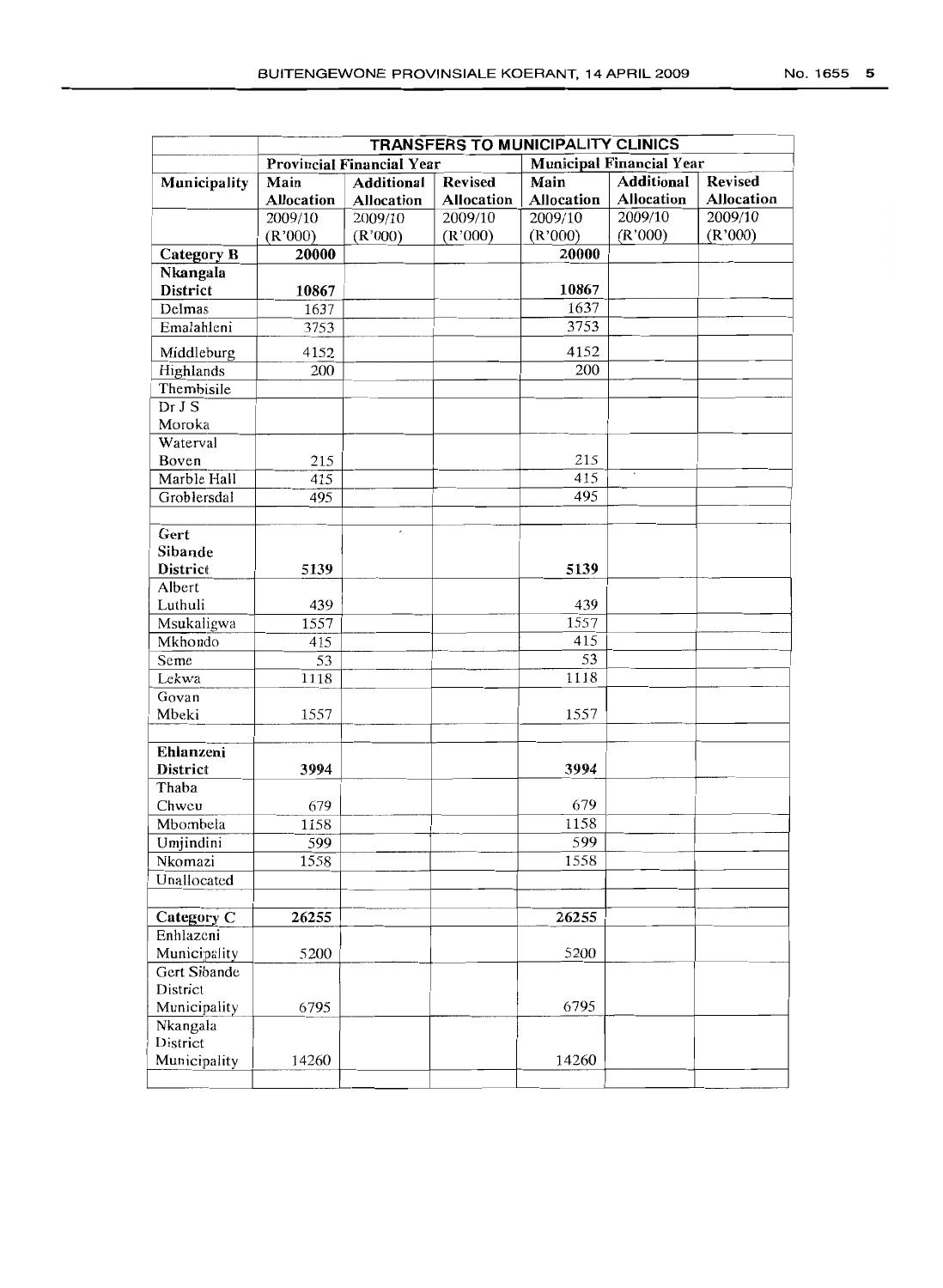# **Department of Public Works**

#### 12 Municipalities: Devolution of property rates and taxes grant.

| <b>Transferring Department</b>                                 | Department of Public Works(DPW)                                                                                                                                                                                                                             |  |  |  |  |
|----------------------------------------------------------------|-------------------------------------------------------------------------------------------------------------------------------------------------------------------------------------------------------------------------------------------------------------|--|--|--|--|
| Purpose of the allocation                                      | To pay municipal rates and taxes to municipalities                                                                                                                                                                                                          |  |  |  |  |
| Measurable outputs                                             | All claims received have been processed.                                                                                                                                                                                                                    |  |  |  |  |
| Conditions of the grant                                        | Municipalities must submit claims to the department with<br>regard to rates and taxes. Therefore the department will<br>then process a transfer as per each claim submitted.                                                                                |  |  |  |  |
| Allocation criteria                                            | The claims which were previously paid by the<br>national department of Public Works                                                                                                                                                                         |  |  |  |  |
| Monitoring system                                              | Monitoring is done electronically through the IE<br>works system which verifies each invoice claim<br>submitted.                                                                                                                                            |  |  |  |  |
| Budget on which transfer is<br>shown                           | Programme 2: Public Works in the Property<br>Management sub-programme.                                                                                                                                                                                      |  |  |  |  |
| Past performance                                               | The allocation commenced in the current financial<br>year 2008/09.                                                                                                                                                                                          |  |  |  |  |
| Project life                                                   | As long as the obligation to pay rates and taxes still<br>exist in government.                                                                                                                                                                              |  |  |  |  |
| Capacity and preparedness of<br>the transferring or Department | None. Existing staff is utilized to administer the<br>transfer.                                                                                                                                                                                             |  |  |  |  |
| Payment schedule                                               | The funds are paid as and when a claim is being<br>received from the municipality. All the funds have<br>been transferred for the current financial year. (R18<br>mil in November, R9mil in December and R9 mil in<br>February which totals to R36 million. |  |  |  |  |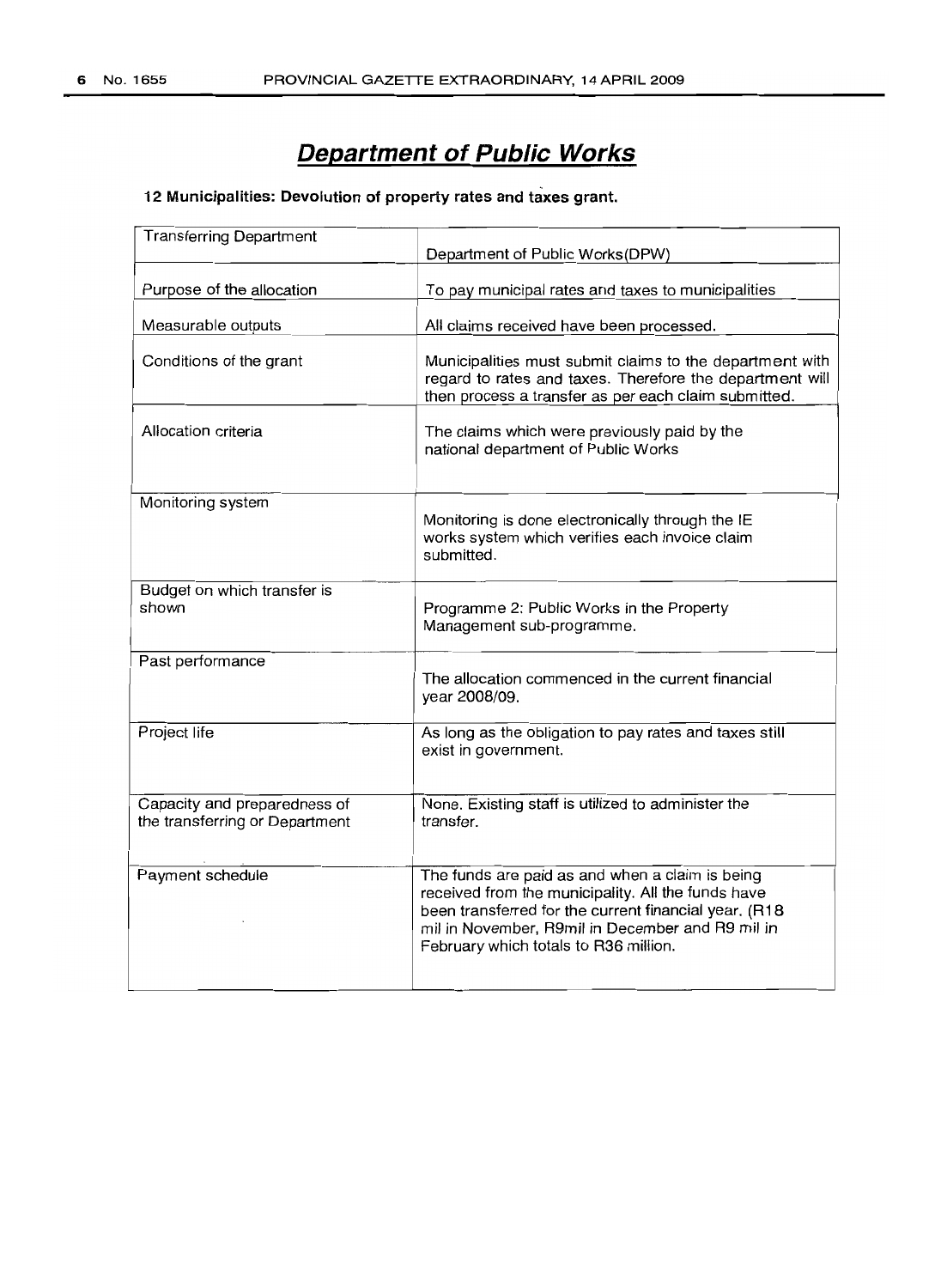|                                        |                                  |                   |                   | Devolution of Property rates and taxes grant |                   |                   |  |
|----------------------------------------|----------------------------------|-------------------|-------------------|----------------------------------------------|-------------------|-------------------|--|
|                                        | <b>Provincial Financial Year</b> |                   |                   | <b>Municipal Financial Year</b>              |                   |                   |  |
| Municipality                           | Main                             | <b>Additional</b> | <b>Revised</b>    | Main                                         | <b>Additional</b> | <b>Revised</b>    |  |
|                                        | <b>Allocation</b>                | <b>Allocation</b> | <b>Allocation</b> | <b>Allocation</b>                            | Allocation        | <b>Allocation</b> |  |
|                                        | 2009/10                          | 2009/10           | 2009/10           | 2009/10                                      | 2009/10           | 2009/10           |  |
|                                        | (R'000)                          | (R'000)           | (R'000)           | (R'000)                                      | (R'000)           | (R'000)           |  |
| Category B                             | 40340                            |                   |                   | 40340                                        |                   |                   |  |
| Nkangala<br><b>District</b>            |                                  |                   |                   |                                              |                   |                   |  |
| Delmas                                 | 664                              |                   |                   | 664                                          |                   |                   |  |
| Delmas                                 | 1130                             |                   |                   | 1130                                         |                   |                   |  |
| Emalahleni                             |                                  |                   |                   |                                              |                   |                   |  |
| Middleburg                             |                                  |                   |                   |                                              |                   |                   |  |
| Highlands                              |                                  |                   |                   |                                              |                   |                   |  |
| Thembisile                             |                                  |                   |                   |                                              |                   |                   |  |
| Dr J S Moroka                          | 123                              |                   |                   | 123                                          |                   |                   |  |
| Waterval                               |                                  |                   |                   |                                              |                   |                   |  |
| Boven                                  |                                  |                   |                   |                                              |                   |                   |  |
| Marble Hall                            |                                  |                   |                   |                                              |                   |                   |  |
| Groblersdal                            |                                  |                   |                   |                                              |                   |                   |  |
| <b>Steve Tshwete</b>                   | 3689                             |                   |                   | 3689                                         |                   |                   |  |
| Emakhazeni                             | 600                              |                   |                   | 600                                          |                   |                   |  |
| <b>Gert Sibande</b><br><b>District</b> |                                  |                   |                   |                                              |                   |                   |  |
| Albert Luthuli                         | 9072                             |                   |                   | 9072                                         |                   |                   |  |
| Msukaligwa                             | 1211                             |                   |                   | 1211                                         |                   |                   |  |
| Mkhondo                                | 3979                             |                   |                   | 3979                                         |                   |                   |  |
| Prixley ka                             |                                  |                   |                   |                                              |                   |                   |  |
| Seme                                   | 391                              |                   |                   | 391                                          |                   |                   |  |
| Lekwa                                  | 1070                             |                   |                   | 1070                                         |                   |                   |  |
| Govan Mbeki                            | 139                              |                   |                   | 139                                          |                   |                   |  |
| Dipaliseng                             | 2392                             |                   |                   | 2392                                         |                   |                   |  |
| Ehlanzeni                              |                                  |                   |                   |                                              |                   |                   |  |

12320<br>
Umjindini 12320<br>
12320<br>
12320<br>
12320 Umjindini 781 781 Nkomazi 135 135<br>Bushbuckridge 2644 2644 Bushbuckridge 2644 2644 2644

**District** Thaba Chweu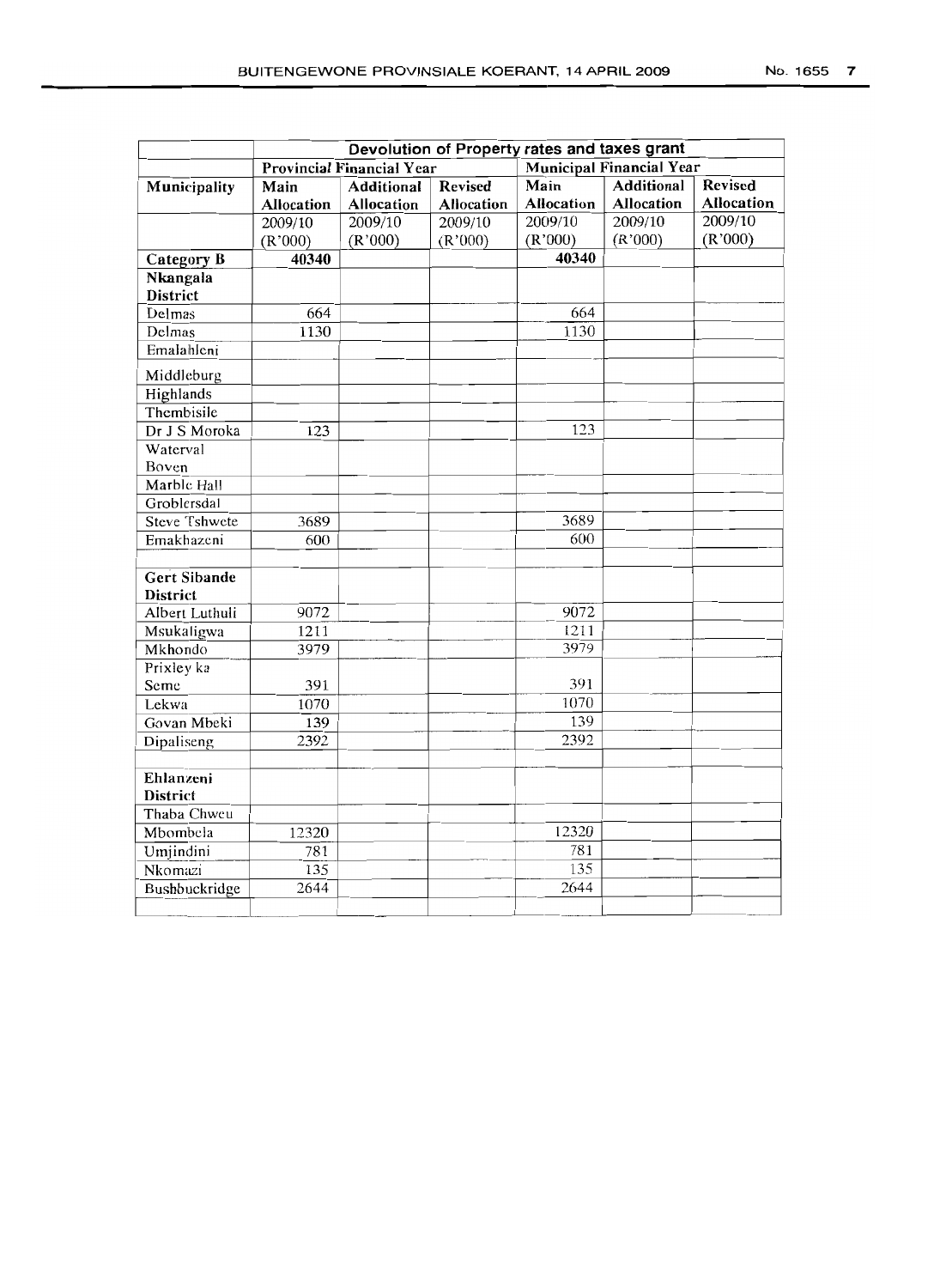### ALLOCATIONS TO MUNICIPALITIES

| 16 Municipalities: ICT in Public Libraries<br><b>Transferring Department</b> |                                                                                                         |  |  |  |  |
|------------------------------------------------------------------------------|---------------------------------------------------------------------------------------------------------|--|--|--|--|
| Purpose of the allocation                                                    | Department of Culture, Sports and Recreation<br>Providing sustainable ICT in public libraries in        |  |  |  |  |
|                                                                              | Mpumalanga                                                                                              |  |  |  |  |
| Measurable outputs                                                           | Provide sustainable ICT in 87 libraries located in 16                                                   |  |  |  |  |
|                                                                              | municipalities: Albert Luthuli, Dipaleseng, Dr. JS                                                      |  |  |  |  |
|                                                                              | Moroka, Emakhazeni, Emalahleni, Govan Mbeki, Lekwa                                                      |  |  |  |  |
|                                                                              | Mbombela, Mkhondo, Msukaligwa, Nkomazi, Pixley Ka                                                       |  |  |  |  |
|                                                                              | Seme, Steve Tshwete, Tembisile Hani, Thaba Chweu,                                                       |  |  |  |  |
|                                                                              | Umjindi                                                                                                 |  |  |  |  |
| Conditions of the grant                                                      | Paragraph 2.5 of the Implementation Protocol concluded                                                  |  |  |  |  |
|                                                                              | between the DCSR and the municipalities, stipulates that the                                            |  |  |  |  |
|                                                                              | transfer of Grant funds for ICT projects is subject to the                                              |  |  |  |  |
|                                                                              | conditions determined by DCSR. DCSR has determined the                                                  |  |  |  |  |
|                                                                              | conditions to be the following:                                                                         |  |  |  |  |
|                                                                              | The Municipality must submit to the DCSR<br>1)                                                          |  |  |  |  |
|                                                                              | by August of the previous financial year, in a<br>a)                                                    |  |  |  |  |
|                                                                              | format that will be provided, an ICT Project                                                            |  |  |  |  |
|                                                                              | Proposal indicating deliverables and participating                                                      |  |  |  |  |
|                                                                              | libraries for budgeting purposes, signed by a                                                           |  |  |  |  |
|                                                                              | designated manager of the public library services<br>in the Municipality and the Municipal Manager      |  |  |  |  |
|                                                                              |                                                                                                         |  |  |  |  |
|                                                                              | in a format that will be provided, a final ICT<br>b)<br>Implementation<br>Project<br>Plan<br>indicating |  |  |  |  |
|                                                                              | deliverables for all participating public libraries,                                                    |  |  |  |  |
|                                                                              | in compliance with the MFMA and Municipal                                                               |  |  |  |  |
|                                                                              | procurement procedures and signed<br>by a                                                               |  |  |  |  |
|                                                                              | designated manager of the public library services                                                       |  |  |  |  |
|                                                                              | in the Municipality, the Chief Financial Officer                                                        |  |  |  |  |
|                                                                              | and the Municipal Manager;                                                                              |  |  |  |  |
|                                                                              | Any Conditional Grant funding will only be transferred to<br>2)                                         |  |  |  |  |
|                                                                              | the Municipality in terms of Section $24(2)(a)$ of the                                                  |  |  |  |  |
|                                                                              | Division of Revenue Act and after the Municipality has                                                  |  |  |  |  |
|                                                                              | confirmed its capacity to manage the funding in writing;                                                |  |  |  |  |
|                                                                              | 3)<br>Any Conditional Grant funding that is transferred to the                                          |  |  |  |  |
|                                                                              | Municipality may only be used for ICT services and                                                      |  |  |  |  |
|                                                                              | equipment procured as set out in the ICT Project                                                        |  |  |  |  |
|                                                                              | Implementation Plan per library and that will be                                                        |  |  |  |  |
|                                                                              | permanently utilized in the library;                                                                    |  |  |  |  |
|                                                                              | The Municipality must create a separate expenditure vote<br>4)                                          |  |  |  |  |
|                                                                              | number for the Grant funding for reporting, monitoring and<br>auditing purposes;                        |  |  |  |  |
|                                                                              | 5)<br>DCSR will use the ICT Project Implementation Plans to                                             |  |  |  |  |
|                                                                              | monitor compliance with the Implementation Protocol and                                                 |  |  |  |  |
|                                                                              | the Division of Revenue Act, 2009. In the event that the                                                |  |  |  |  |
|                                                                              | DCSR establishes that the Grant is used for purposes other                                              |  |  |  |  |

## *Deparlment ofCulture, Sports and Recreation*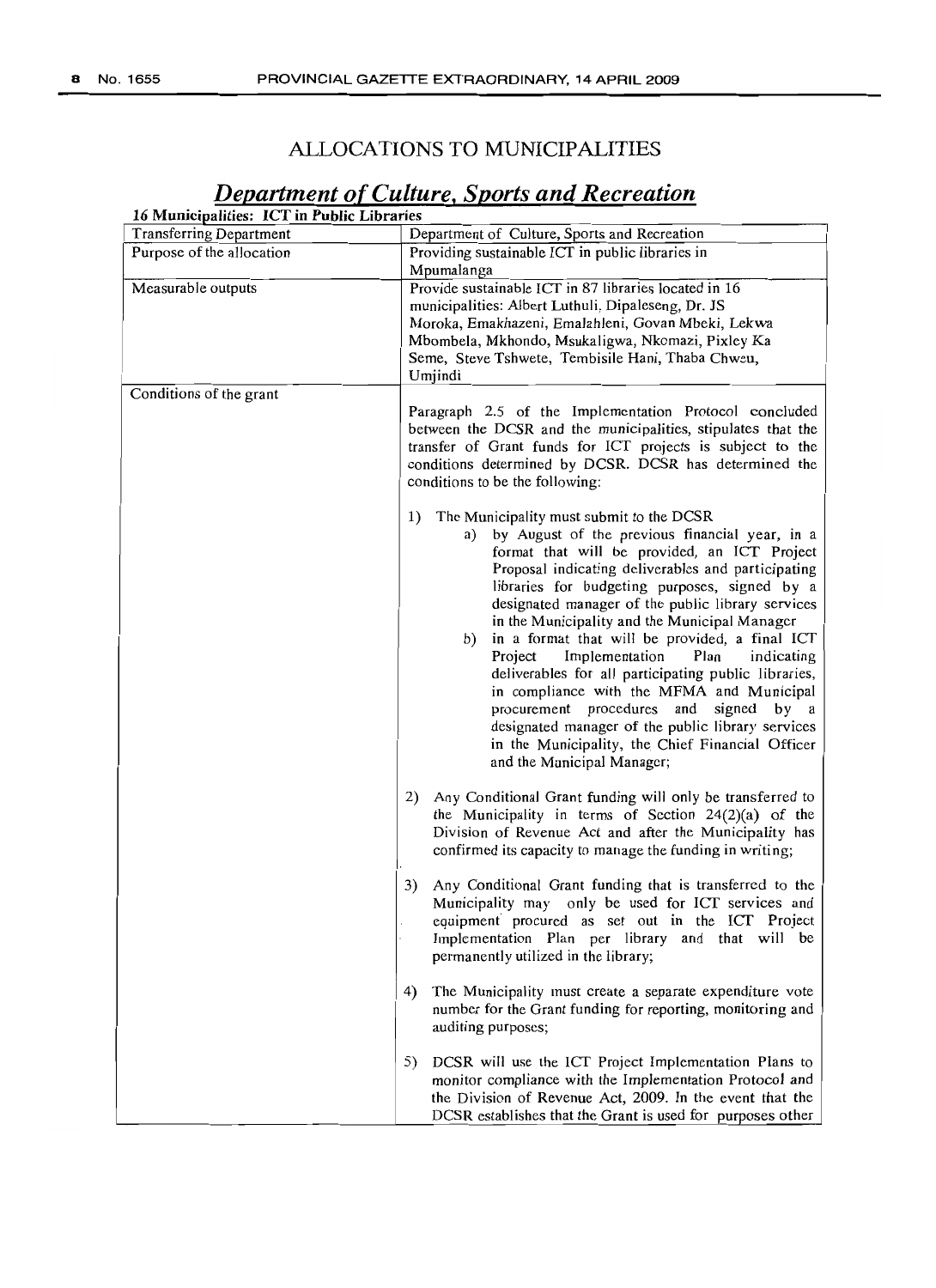|                                                                | then those specified in the ICT Project Implementation<br>Plan and the conditions of the Grant, the DCSR shall be<br>entitled to withdraw the funding and the dispute settlement<br>mechanisms as provided in paragraph 7 of the<br>Implementation Protocol will have to be followed;                                                                                          |
|----------------------------------------------------------------|--------------------------------------------------------------------------------------------------------------------------------------------------------------------------------------------------------------------------------------------------------------------------------------------------------------------------------------------------------------------------------|
|                                                                | In terms of Section 71(5) of the Municipal Finance<br>6)<br>Management Act and in a format that will be provided, the<br>Municipality will submit to the DCSR written monthly<br>reports, signed by the CFO and the Municipal Manager,<br>detailing expenditure incurred and whether deliverables as<br>set out in the ICT Project Implementation Plans have been<br>achieved; |
|                                                                | In a format that will be provided, the Municipality will also<br>7).<br>submit to the DCSR a written annual report, signed by the<br>Project Manager and the CFO, detailing expenditure<br>incurred and whether deliverables as set out in the ICT<br>Project Implementation Plans have been achieved, to be<br>used in the Grant evaluation process;                          |
|                                                                | The Municipality will inform the DCSR of the name of the<br>8)<br>municipal official that will be the Project Manager for the<br>ICT projects at all the participating public libraries;                                                                                                                                                                                       |
|                                                                | The Municipality will allow the ICT Project Coordinator<br>9)<br>appointed by the Department to finalize ICT Project<br>Implementation Plans and the processes and procedures for<br>expenditure and monitoring with the Project Manager and<br>other senior municipal officials.                                                                                              |
|                                                                | 10) The Municipality will allow the Information Technologist<br>appointed in the District to assist librarians and other<br>municipal officials with technical aspects of the ICT<br>Project Proposals and final Implementation Plans for the<br>relevant financial year                                                                                                       |
| Allocation criteria                                            | Based on the submitted project proposals from the<br>municipality.                                                                                                                                                                                                                                                                                                             |
| Monitoring system                                              | Monthly and annual reports from the municipality                                                                                                                                                                                                                                                                                                                               |
| Budget on which transfer is shown                              | R 4 350 000, Programme 3: Library and Archives                                                                                                                                                                                                                                                                                                                                 |
|                                                                | Services                                                                                                                                                                                                                                                                                                                                                                       |
| Past performance                                               | • Most public libraries were provided with ICT and                                                                                                                                                                                                                                                                                                                             |
|                                                                | training in 2001-2004. Challenges were to sustain and<br>develop ICT and its usage in public libraries. Libraries in                                                                                                                                                                                                                                                           |
|                                                                | 7 municipalities were assisted with the Grant funding in                                                                                                                                                                                                                                                                                                                       |
|                                                                | 2007/8. 12 Municipalities were assisted in 2008/9.                                                                                                                                                                                                                                                                                                                             |
| Project life                                                   | 2009/2010                                                                                                                                                                                                                                                                                                                                                                      |
| Capacity and preparedness of the<br>transferring or Department | • Staff from the Department will work together with the                                                                                                                                                                                                                                                                                                                        |
|                                                                | ICT project managers who will be tasked with the ICT<br>projects at the municipalities                                                                                                                                                                                                                                                                                         |
|                                                                | • An ICT consultant was appointed to assist municipalities                                                                                                                                                                                                                                                                                                                     |
|                                                                | in finalizing implementation plans for each library for                                                                                                                                                                                                                                                                                                                        |
|                                                                | the financial year. The consultant will also assist                                                                                                                                                                                                                                                                                                                            |